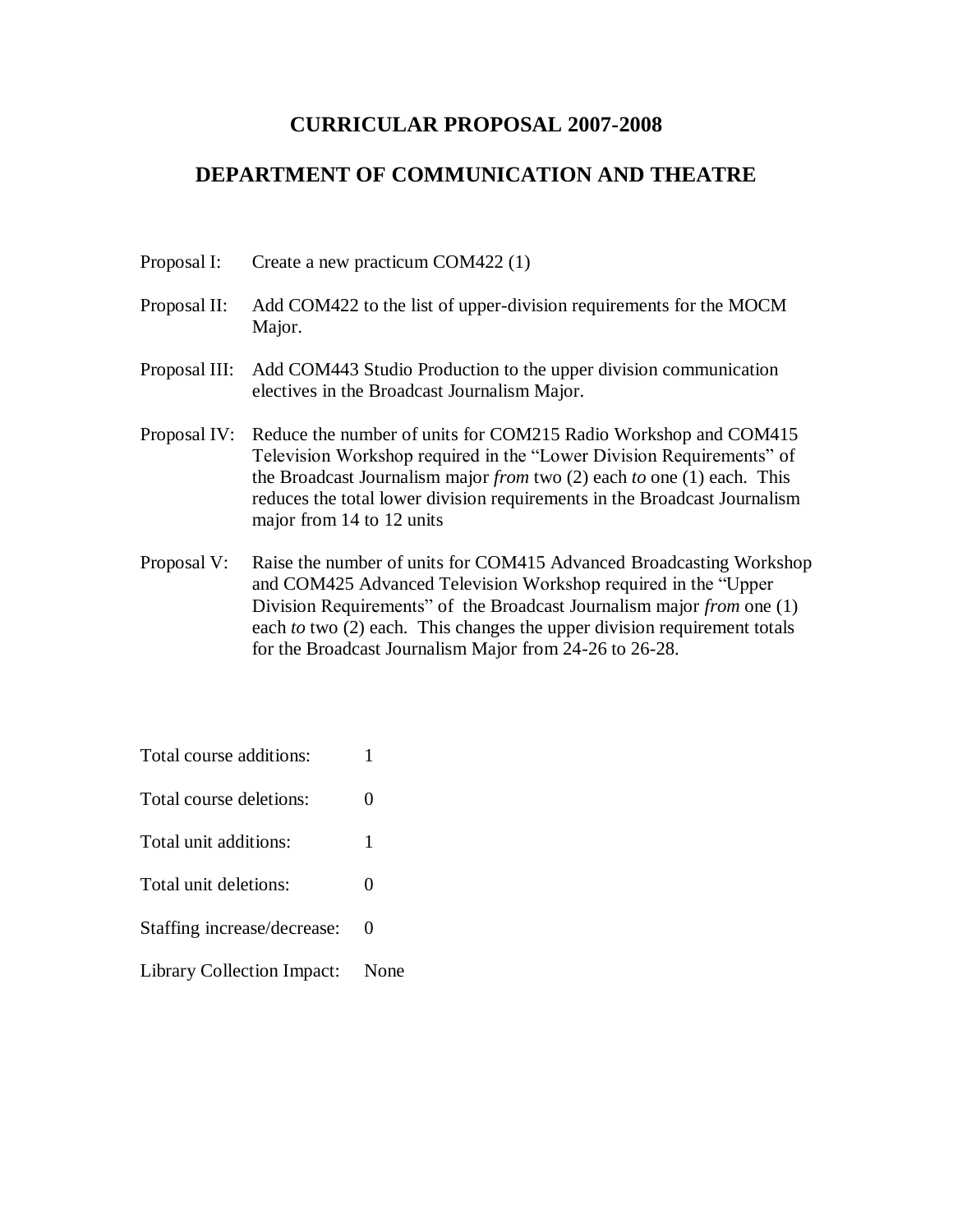# **DEPARTMENT OF COMMUNICATION AND THEATRE**

### **APC PROPOSALS**

### **Proposal I:** Create a new practicum COM422 (1)

**Rationale:** The course will result in the construction of a portfolio and the application of other evaluative instruments that can be used in systematic assessment, submission to graduate school, and/or other professional applications.

### **Catalog Copy:**

### **COM422 (1) Portfolio Construction**

Completion of a portfolio and supporting documentation for assessment and preparation for employment.

### **Units Added/Dropped:** +1

**Staffing Impact:** Minimal. Professors will share this responsibility in a manner similar to other communication practicums.

| <b>Proposal II:</b> Add COM422 to the list of upper-division core requirements for the |
|----------------------------------------------------------------------------------------|
| MOCM major.                                                                            |

### **Catalog Copy:**

### **UPPER DIVISION CORE REQUIREMENTS**

| <b>COURSE#</b> | <b>TITLE</b>                        | <b>UNITS</b> |
|----------------|-------------------------------------|--------------|
| <b>COM 330</b> | Persuasion                          |              |
| <b>COM 340</b> | Organizational Communication        | 3            |
| <b>COM 345</b> | Management Communication            | 3            |
| <b>COM 421</b> | Communication Internship            | 3            |
| <b>COM 422</b> | <b>Portfolio Construction</b>       |              |
| <b>COM 465</b> | Communication Theories and Research | 3            |
| <b>COM 485</b> | Communication, Values and Society   | 2            |
|                | <b>TOTAL</b>                        | 18           |

### **Units Added/Dropped:** See Proposal I

#### **Staffing Impact:** See Proposal I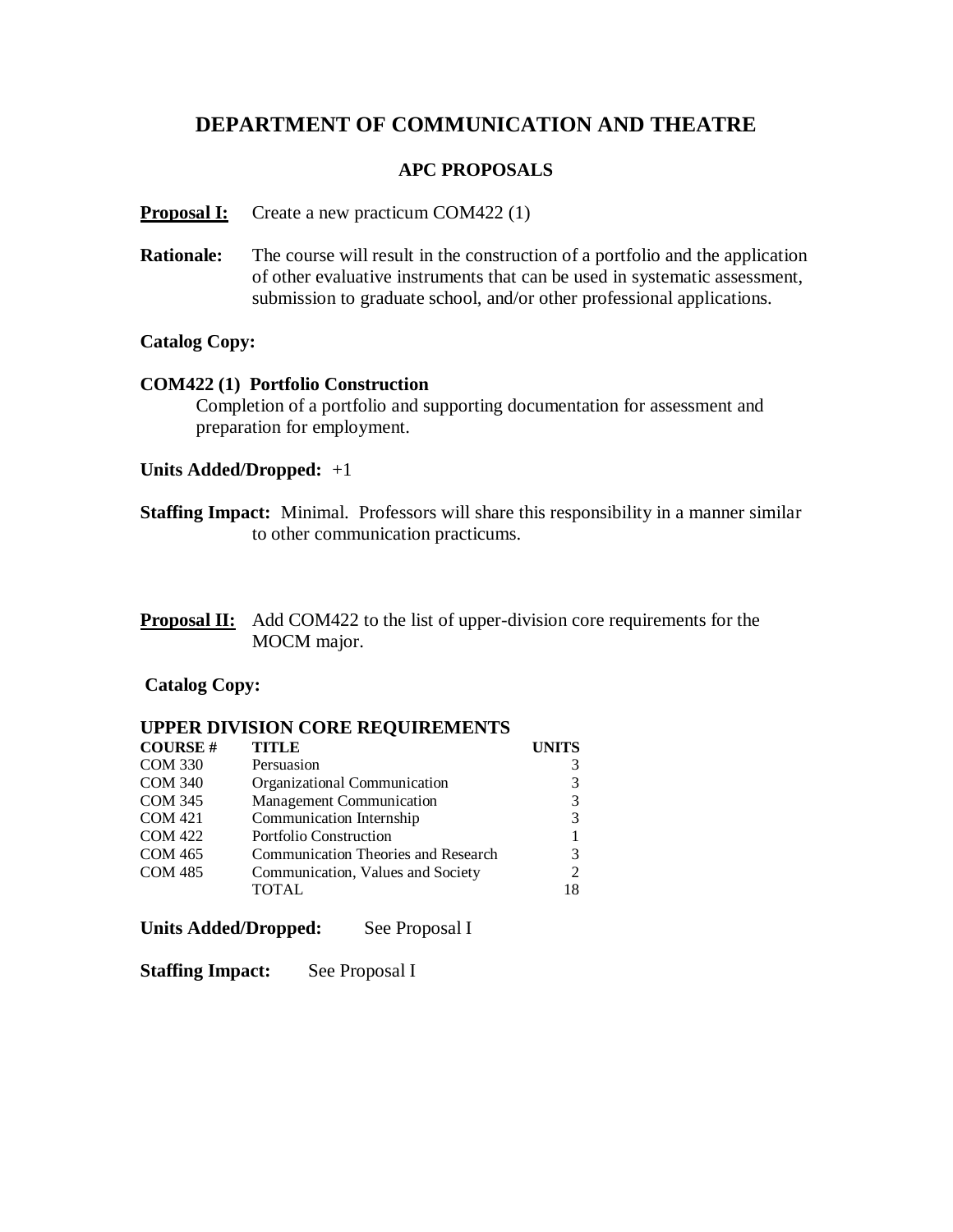- **Proposal III:** Add COM443 Studio Production to the upper division communication Electives in the Broadcast Journalism major.
- **Rationale:** Presently, only one (1) upper division COM production course is offered in the communication electives in the major. This will provide students with an additional option.

### **Catalog Copy:**

### **ELECTIVES**

|                | Take one $(1)$ course from the following: |       |
|----------------|-------------------------------------------|-------|
| WRI 310        | <b>Advanced Reporting</b>                 | 3     |
| WRI 313        | Electronic Journalism                     | 3     |
| WRI 350        | Writing for the Mass Media                | 3     |
|                | Take one $(1)$ course from the following: |       |
| <b>TRE 250</b> | Voice and Diction                         | 2     |
| <b>COM 442</b> | <b>Field Television Production</b>        | 2     |
| COM 443        | Studio Production                         | 2     |
| <b>WRI 330</b> | Photojournalism                           | 3     |
|                | <b>TOTAL</b> electives                    | $5-6$ |
|                | <b>TOTAL</b> units required for major     | 43-45 |

**Units Added/Dropped:** None **Staffing Impact:** None

- **Proposal IV:** Reduce the number of units for COM215 Radio Workshop and COM415 Television Workshop required in the "Lower Division Requirements" of the Broadcast Journalism major *from* two (2) each *to* one (1) each. This reduces the total lower division requirements in the Broadcast Journalism major from 14 to 12 units
- **Rationale:** COM215 and COM225 are introductory level workshops that are normally taken once. Students then take the advanced workshops in later semesters.

#### **Catalog Copy:**

|                | <b>LOWER DIVISION REQUIREMENTS</b> |              |
|----------------|------------------------------------|--------------|
| <b>COURSE#</b> | <b>TITLE</b>                       | <b>UNITS</b> |
| <b>COM 150</b> | Intro to Media Communication       | 3            |
| <b>COM 195</b> | Media Literacy                     | 3            |
| <b>COM 215</b> | Radio Workshop                     |              |
| <b>COM 225</b> | <b>Television Workshop</b>         |              |
| WRI 215        | Newspaper Workshop                 |              |
| <b>WRI 250</b> | Intro to Journalism                | 3            |
|                | <b>TOTAL</b>                       | 12           |

**Units Added/Dropped:** None **Staffing Impact:** None